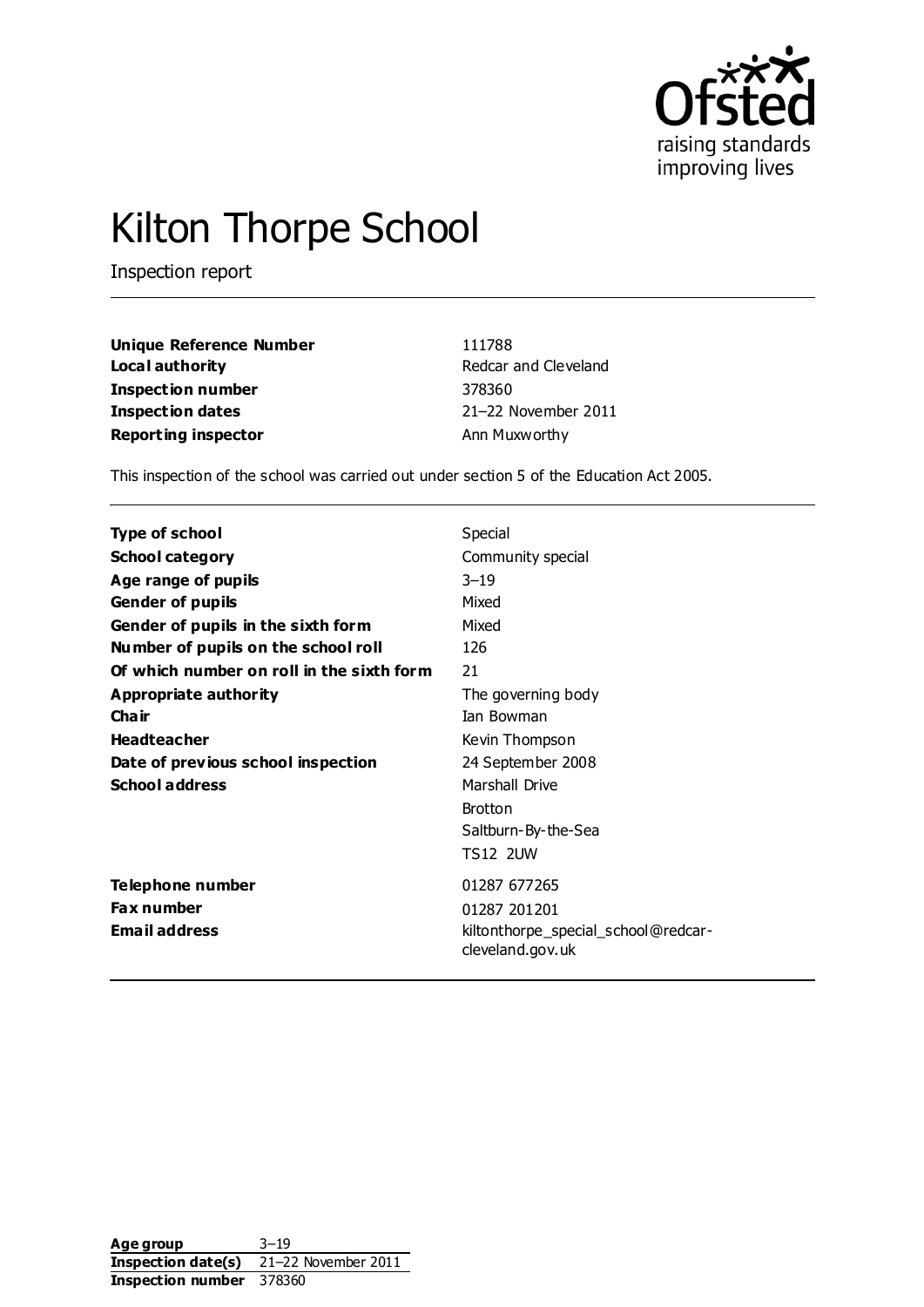The Office for Standards in Education, Children's Services and Skills (Ofsted) regulates and inspects to achieve excellence in the care of children and young people, and in education and skills for learners of all ages. It regulates and inspects childcare and children's social care, and inspects the Children and Family Court Advisory Support Service (Cafcass), schools, colleges, initial teacher training, work-based learning and skills training, adult and community learning, and education and training in prisons and other secure establishments. It rates council children's services, and inspects services for looked after children, safeguarding and child protection.

Further copies of this report are obtainable from the school. Under the Education Act 2005, the school must provide a copy of this report free of charge to certain categories of people. A charge not exceeding the full cost of reproduction may be made for any other copies supplied.

If you would like a copy of this document in a different format, such as large print or Braille, please telephone 0300 123 4234, or email [enquiries@ofsted.gov.uk](mailto:enquiries@ofsted.gov.uk)

You may copy all or parts of this document for non-commercial purposes, as long as you give details of the source and date of publication and do not alter the information in any way.

To receive regular email alerts about new publications, including survey reports and school inspection reports, please visit our website and go to 'Subscribe'.

Piccadilly Gate Store Street Manchester M1 2WD

T: 0300 123 4234 Textphone: 0161 618 8524 [enquiries@ofsted.gov.uk](mailto:enquiries@ofsted.gov.uk) [www.ofsted.gov.uk](http://www.ofsted.gov.uk/)



© Crown copyright 2011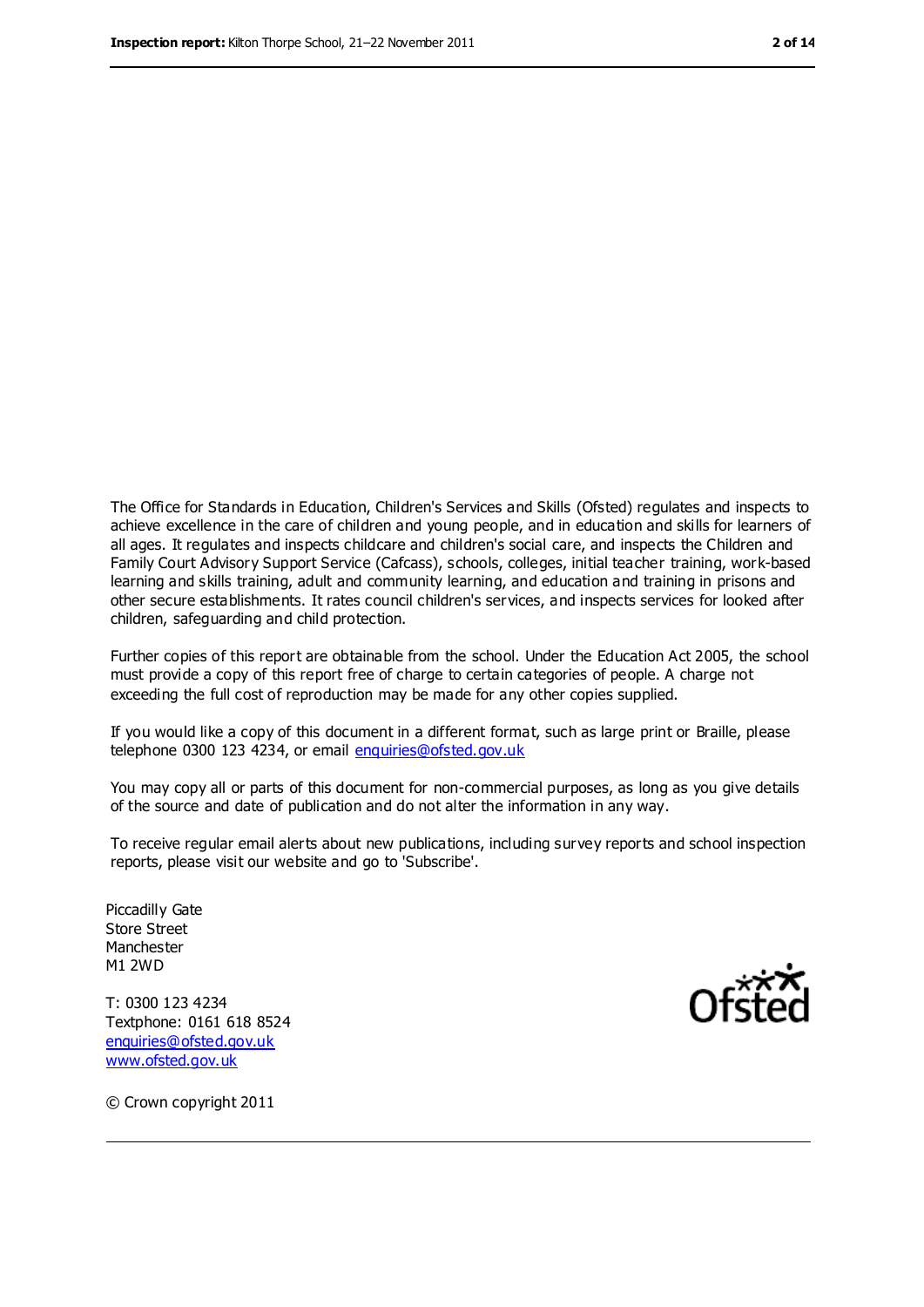# **Introduction**

This inspection was carried out by two additional inspectors. The inspectors observed teaching and learning in 15 lessons, taught by 13 different teaching staff. Discussions were held with staff, members of the governing body and pupils of the school. The school's work was observed and policies, governing body minutes, school improvement targets, external reports and pupils' progress were scrutinised. The inspectors took into account the findings from the 48 questionnaires returned by parents and carers and from questionnaires completed by staff and pupils.

The inspection team reviewed many aspects of the school's work. It looked in detail at a number of key areas.

- The effectiveness with which leaders raise achievement and drive forward improvements.
- The extent to which pupils' achievement is good for all key stages and groups.
- Whether the teaching and learning enable pupils to make good progress and achieve well.
- The success with which the school provides a curriculum with good opportunities for accreditation.

## **Information about the school**

Kilton Thorpe is an average-sized special school. The nature of the intake is changing significantly. Although the school includes pupils with severe, profound and multiple learning difficulties, the vast majority of pupils arriving in recent years have autistic spectrum disorders. All pupils have a statement of special educational needs. Pupils attend from across the borough of Redcar and Cleveland and some have experienced significant disruption in their education prior to joining the school. Most pupils are White British and a high proportion are known to be eligible for free school meals. There are no speakers of English as an additional language. The school has attained specialist school status in arts and achieved Healthy School status.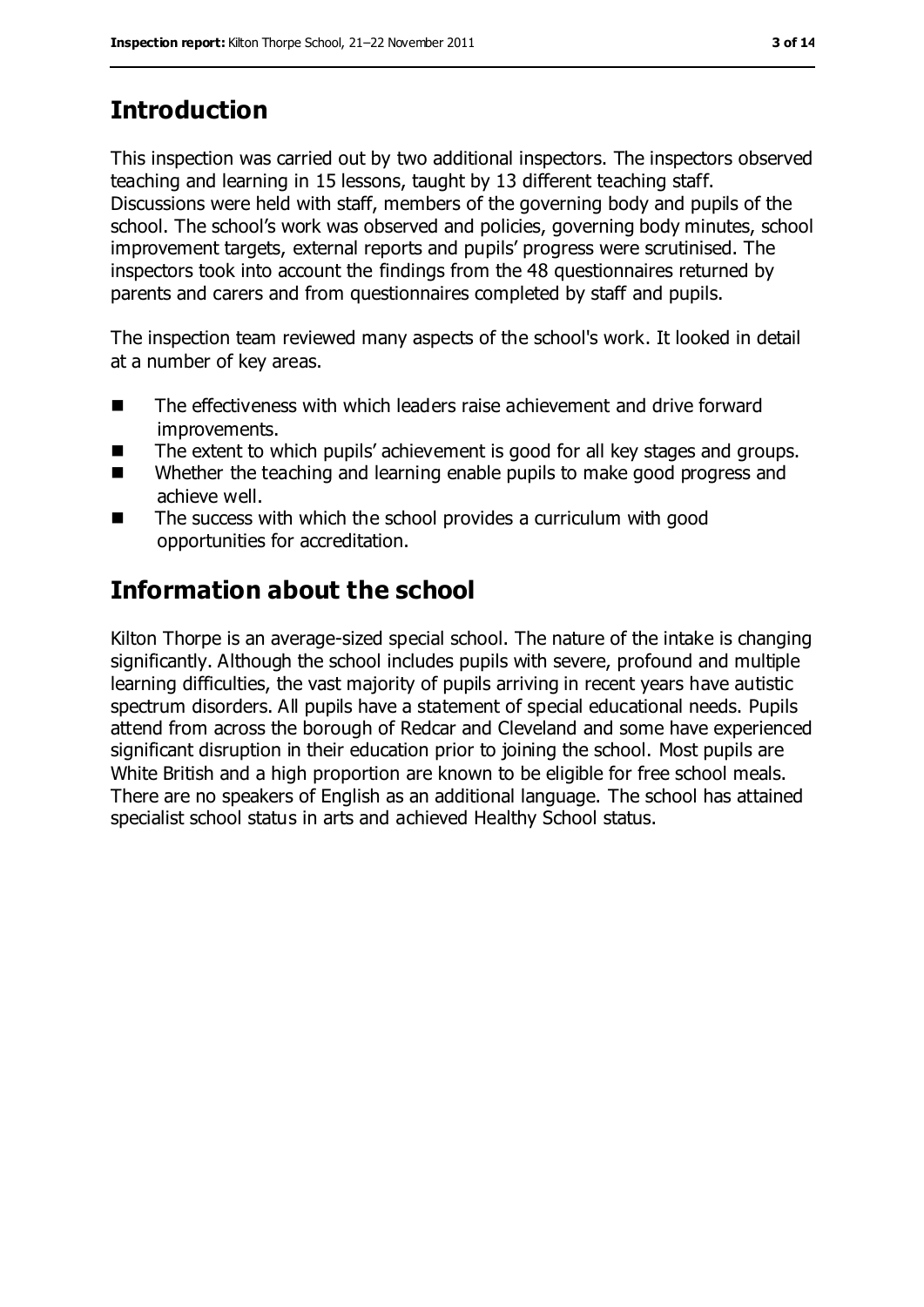**Inspection grades: 1 is outstanding, 2 is good, 3 is satisfactory and 4 is inadequate** Please turn to the glossary for a description of the grades and inspection terms

## **Inspection judgements**

#### **Overall effectiveness: how good is the school? 1**

#### **The school's capacity for sustained improvement 1**

#### **Main findings**

Kilton Thorpe is an outstanding school. The school exemplifies its mission statement 'Promoting life-long learning through quality education, respect and equality for all'. Parents and carers are highly appreciative of the school's caring ethos and the support their children receive. Typical of their comments is, 'An excellent school which is supportive of my child and the family and always happy to help where they can.'

Outcomes for pupils are excellent. Pupils greatly enjoy their lessons because they are highly interested and have lots of fun in their learning. They make good progress from their individual starting points because teachers and other adults understand their needs and use assessment well. The extremely well-planned and creative curriculum has some exceptional opportunities for learning based in practical situations and the expertise of staff to meet individual needs provides excellent care, guidance and support. Leadership in the Early Years Foundation Stage has focused extremely well on developing high quality provision leading to outstanding outcomes for children. The good outcomes in the sixth form are supported well by the good teaching and the progress pupils make from the point they enter school. However, curriculum pathways are not developed well enough to meet the changing needs of pupils entering the sixth form.

The highly effective leadership team has developed an exceptionally strong and tangible sense of common purpose; striving to raise achievement for all pupils by continual improvements within teaching, sharing existing expertise among staff and taking account of the most current research into effective learning. The school's focus on continually and systematically evaluating practice and setting priorities is an area of outstanding practice and the excellent relationships with parents, carers and partners of the school support an outstanding capacity to improve.

#### **What does the school need to do to improve further?**

- $\blacksquare$  Take further steps in ensuring the curriculum in the sixth form meets the individual needs and aspirations of all pupils by:
	- identifying curriculum pathways that lead to a range of levels of accreditation.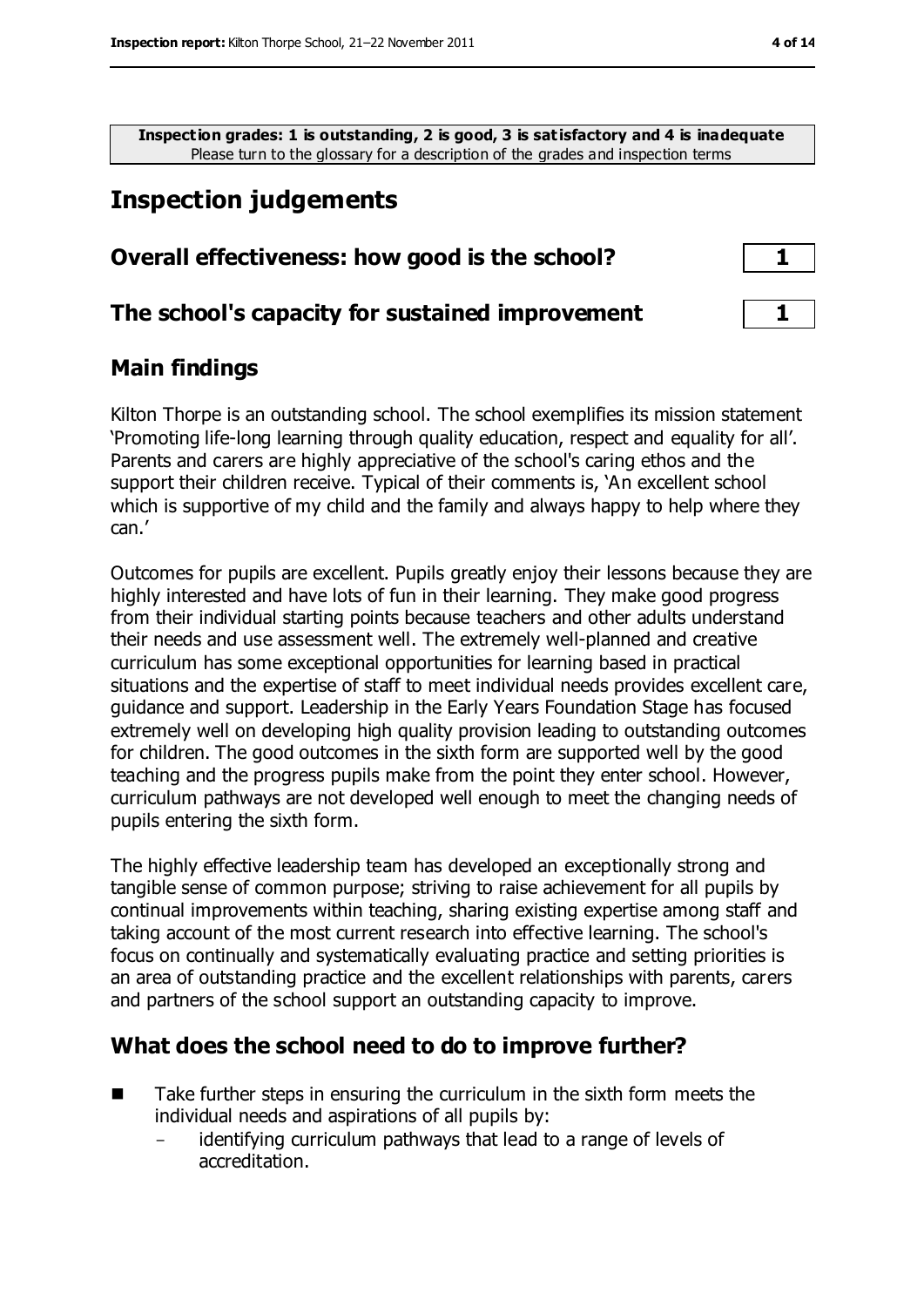#### **Outcomes for individuals and groups of pupils 1**

Pupils make consistently good progress in their lessons when measured against their individual starting points, which are low in relation to age-related expectations. The achievement of all groups of pupils is good. Pupils on the autistic spectrum thrive in equal measure to all other pupils and clearly benefit from environments and communication systems that support their social communication and interaction needs. Pupils enjoy their learning and their behaviour in lessons is excellent, supporting a high level of engagement in activities and acceptance of challenge to improve their learning. In one class, pupils with complex learning needs were building three-dimensional models, and were able to explain the difference between two and three-dimensional shapes. The small number of more-able pupils with less complex needs gain success in GCSE courses, such as English and science. This is supported by other recognised forms of success in Entry Level and Award Scheme Development and Accreditation Network awards. There has been particular success in the high number of secondary and sixth form pupils gaining accreditation in entry level arts and design. These results demonstrate how well pupils build on their prior learning and benefit from the cumulative effect of good-quality teaching.

Pupils behave extremely well because they are happy, friendly and caring towards each other and staff. They gain important knowledge and skills to give them an excellent understanding of being healthy. Pupils say they feel safe and the wider aspects of personal safety are supported extremely well through the high level of instruction on safety. This was seen in the upper school assembly where pupils demonstrated safe practice in moving a table. Parents and carers strongly agree that their children feel happy and safe at school. Pupils have an excellent understanding of what constitutes a healthy lifestyle. There is a well-developed sense of school community and this has provided insightful ideas to support the design of the outside play areas. The school assemblies provide a dynamic focus which enables pupils to develop an excellent understanding of spiritual, moral, social and cultural development. Pupils raise funds for charities and engage well with local schools, community partners and residential homes in arts and dance activities. By the time pupils transfer to the school's post-16 provision, college or employment they have benefited from good opportunities to apply skills and abilities in a range of situations. The above average attendance of the majority of pupils and the high level of interest for involvement in practical and creative experiences, prepare them well for making a good contribution to their future well-being.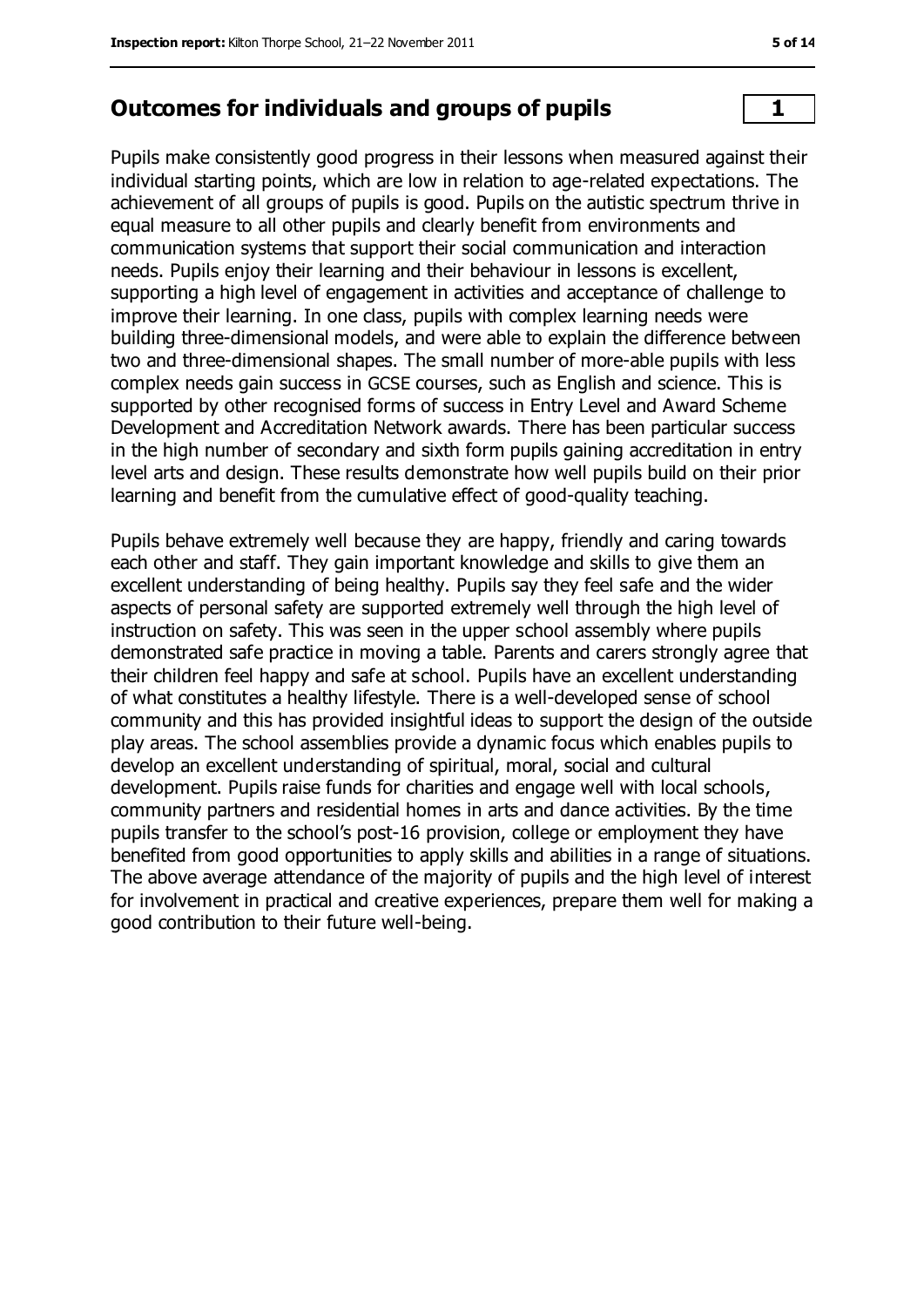| These are the grades for pupils' outcomes |  |
|-------------------------------------------|--|
|                                           |  |

| Pupils' achievement and the extent to which they enjoy their learning                 |        |
|---------------------------------------------------------------------------------------|--------|
| Taking into account:                                                                  | $\ast$ |
| Pupils' attainment <sup>1</sup>                                                       |        |
| The quality of pupils' learning and their progress                                    |        |
| The quality of learning for pupils with special educational needs and/or disabilities |        |
| and their progress                                                                    |        |
| The extent to which pupils feel safe                                                  |        |
| <b>Pupils' behaviour</b>                                                              |        |
| The extent to which pupils adopt healthy lifestyles                                   |        |
| The extent to which pupils contribute to the school and wider community               |        |
| The extent to which pupils develop workplace and other skills that will               |        |
| contribute to their future economic well-being                                        |        |
| Taking into account:                                                                  |        |
| Pupils' attendance <sup>1</sup>                                                       |        |
| The extent of pupils' spiritual, moral, social and cultural development               |        |

#### **How effective is the provision?**

 $\overline{a}$ 

Teaching is consistently good and secures good progress and learning. The excellent relationships with teaching staff motivate pupils to learn. Support staff make consistently strong contributions to teaching and learning, for instance through providing support to picture exchange communication systems and sensory learning. Teachers and support staff use a broad range of assessment techniques well. In good lessons teachers apply their specialist skills and knowledge well to motivate and challenge pupils to achieve their best. Some exceptional teaching was seen, in the teaching of literacy, where pupils had excellent opportunities to reflect on their learning and develop their ideas. Questioning is used well to determine pupils' understanding of what is being taught and what they have remembered. High-quality classroom resources, including information and communication technology (ICT), and practical activities provide engaging and exciting opportunities for learning.

The curriculum is excellent. Kilton Thorpe's specialist status as a school for arts is well deserved as it inspires creativity supporting real, enriched and exciting experiences that contribute extremely well to pupils' development. Self-esteem is positively promoted through the curriculum which places a strong emphasis on basic skills and contributes to pupils' excellent outcomes. A range of specialist programmes and therapies are supporting pupils' physical well-being and sensory needs extremely well. Through highly effective partnerships, pupils share excellent experiences of sports, arts and drama and gain a good understanding of working life through business and college connections.

Care, guidance and support are outstanding. The school has created a supportive and caring setting that successfully promotes learning and enjoyment equally. It has excellent provision of a school counsellor to support pupils' emotional needs.

<sup>&</sup>lt;sup>1</sup>The grades for attainment and attendance are: 1 is high; 2 is above average; 3 is broadly average; and 4 is low

<sup>\*</sup> In some special schools inspectors do not make a judgement about attainment in relation to expectations of the pupils' age.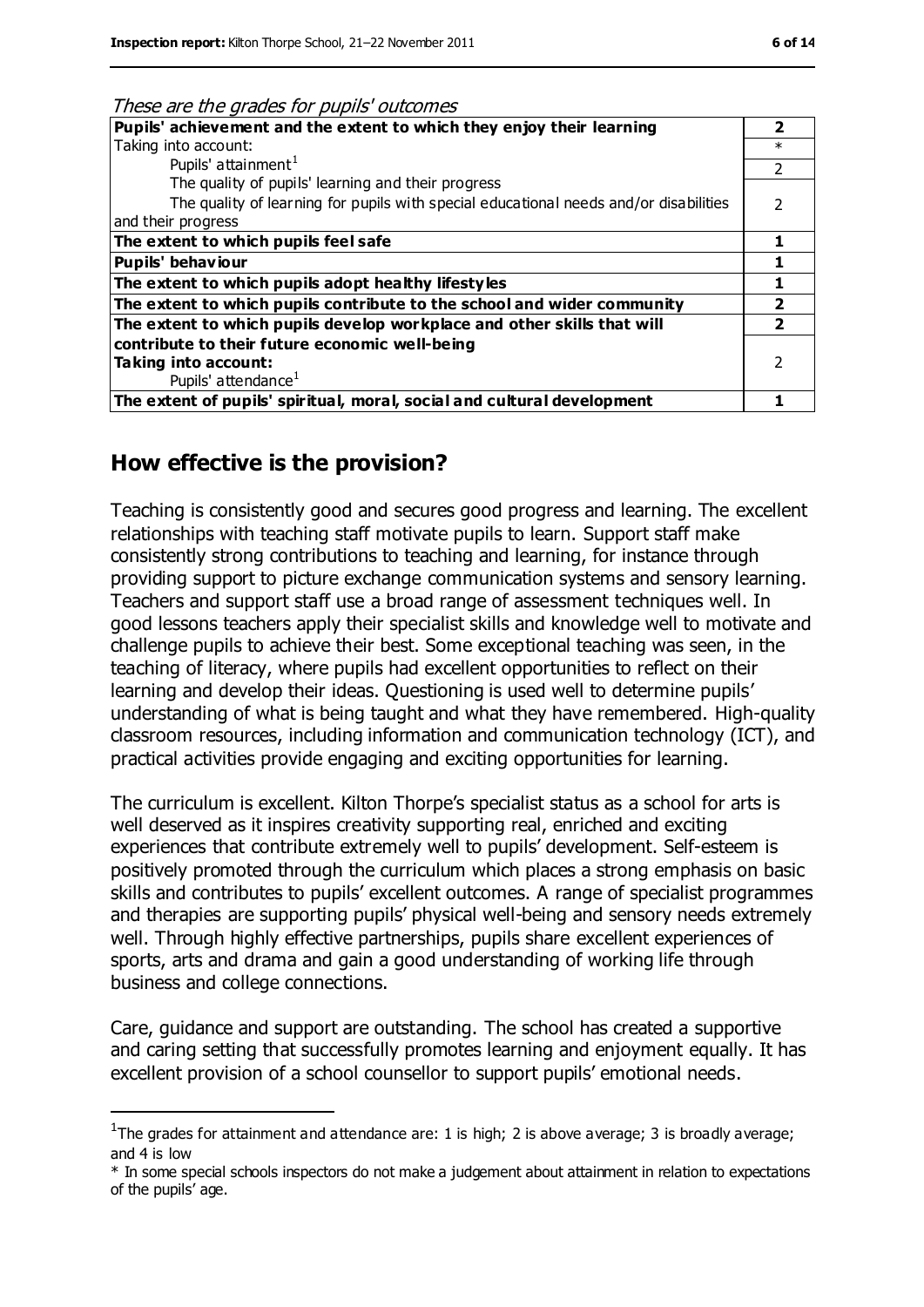Transition is supported extremely well through thoughtful preparation and excellent relationships with schools and college. The school has been proactive in ensuring excellent partnerships with parents, carers and agencies through a range of communication including its website which supports high quality sharing of information.

These are the grades for the quality of provision

| The quality of teaching                                                  |  |
|--------------------------------------------------------------------------|--|
| Taking into account:                                                     |  |
| The use of assessment to support learning                                |  |
| The extent to which the curriculum meets pupils' needs, including, where |  |
| relevant, through partnerships                                           |  |
| The effectiveness of care, guidance and support                          |  |

#### **How effective are leadership and management?**

The highly experienced headteacher and deputy headteacher are confident in their vision for school improvement and are focused on driving through and securing nothing less than excellence for pupils. This is shared with all those with leadership responsibility. The school uses self-evaluation extremely well to engage and communicate with stakeholders and improve its performance. This is seen in the most recent evaluation of the ICT and recommendations to introduce new equipment to enhance communication systems and arts. Monitoring systems for teaching and pupils' progress are rigorous and effective in identifying priorities for improving achievement. The recent change in the needs of pupils entering school has been supported and planned for extremely well through training and development of staff in new and specialist areas. Leaders and managers listen to pupils' views and use them well to plan for the future. This can be seen in the most recent opportunity to plan play and outdoor areas.

Members of the governing body have a good understanding of the school's strengths and have been highly supportive in developing the school's vision for arts and application for Building Schools for the Future. They actively monitor the school's work and strive to improve the provision for the school. Governors discharge their statutory responsibilities conscientiously, supported by a high level of expertise in health and safety. Consequently, safeguarding is addressed extremely well and statutory requirements are met. School leaders act responsibly in their regard to pupil and staff safety, including careful and effective risk assessments.

The school makes a good contribution to promoting community cohesion. There is a good variety of opportunities for pupils to engage with community groups within and beyond the school with some opportunity to mix with others from different ethnic backgrounds.

Engagement with parents and carers, and other partnerships with local schools and health professionals are all outstanding. They add great value to pupils' learning and well-being, and enhance the school's specialist status in arts. Staff manage communications with partners and agencies extremely well to ensure effective support for pupils and their families.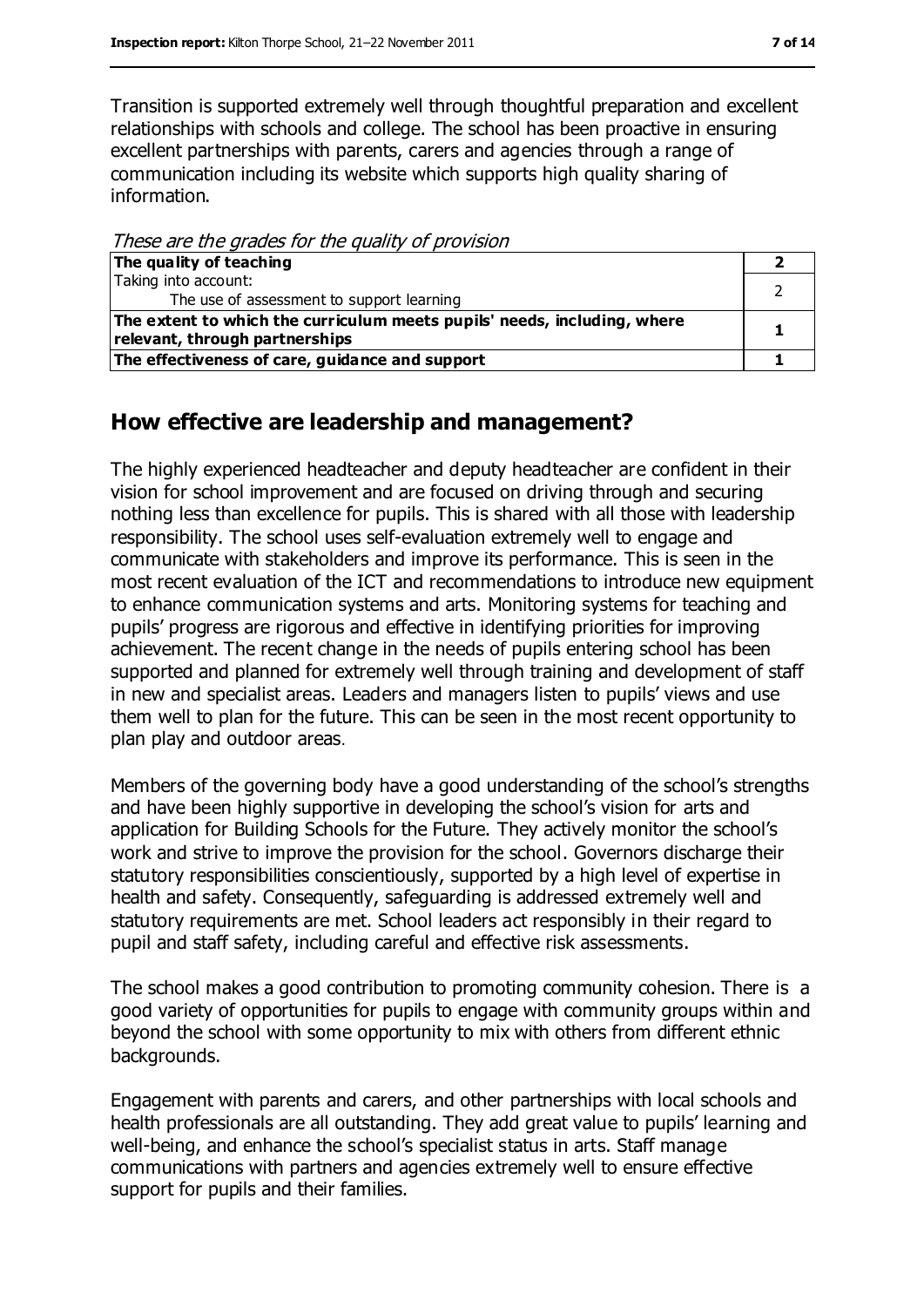The school is wholly committed to the 'individual rights of the child' and this secures outstanding equality of opportunity. Outcomes for different groups are carefully monitored to ensure they are equality positive and excellent activities and inspirational role models encourage enjoyment and participation. The school is a family community with a very caring ethos. Staff and resources are very well deployed to support pupils' needs and the school offers excellent value for money.

These are the grades for the leadership and management

| The effectiveness of leadership and management in embedding ambition and                                                                                            |  |
|---------------------------------------------------------------------------------------------------------------------------------------------------------------------|--|
| driving improvement<br>Taking into account:<br>The leadership and management of teaching and learning                                                               |  |
| The effectiveness of the governing body in challenging and supporting the<br>school so that weaknesses are tackled decisively and statutory responsibilities<br>met |  |
| The effectiveness of the school's engagement with parents and carers                                                                                                |  |
| The effectiveness of partnerships in promoting learning and well-being                                                                                              |  |
| The effectiveness with which the school promotes equality of opportunity and<br>tackles discrimination                                                              |  |
| The effectiveness of safeguarding procedures                                                                                                                        |  |
| The effectiveness with which the school promotes community cohesion                                                                                                 |  |
| The effectiveness with which the school deploys resources to achieve value for<br>money                                                                             |  |

## **Early Years Foundation Stage**

The Early Years Foundation Stage is an integral part of the school and shares its many strengths, especially the highly effective partnerships between parents, carers and other agencies. Many outcomes, such as children feeling safe, are exemplary. Children's expression of safety is best exemplified in the confident way they use the soft play and explore new environments on autumn walks. They make good progress because they are taught well. Teaching staff are very skilled in recording the progress children make and capturing evidence of their learning. Children receive specialist help in learning how to communicate their feelings and learning needs through approaches, such as picture exchange and communication systems. This helps them develop their independence while demonstrating the progress they are making in their communication. Children have access to some excellent resources both indoor and outdoor and are fully included in all activities and school events. Appropriately high levels of staffing ensure that all pupils are very well cared for, guided and supported. Leadership and management are outstanding. The excellent quality of documentation and monitoring of progress supports excellent identification of priorities for the provision and for individual children's needs.

These are the grades for the Early Years Foundation Stage

| Overall effectiveness of the Early Years Foundation stage                    |  |
|------------------------------------------------------------------------------|--|
| Taking into account:                                                         |  |
| Outcomes for children in the Early Years Foundation Stage                    |  |
| The quality of provision in the Early Years Foundation Stage                 |  |
| The effectiveness of leadership and management in the Early Years Foundation |  |
| Stage                                                                        |  |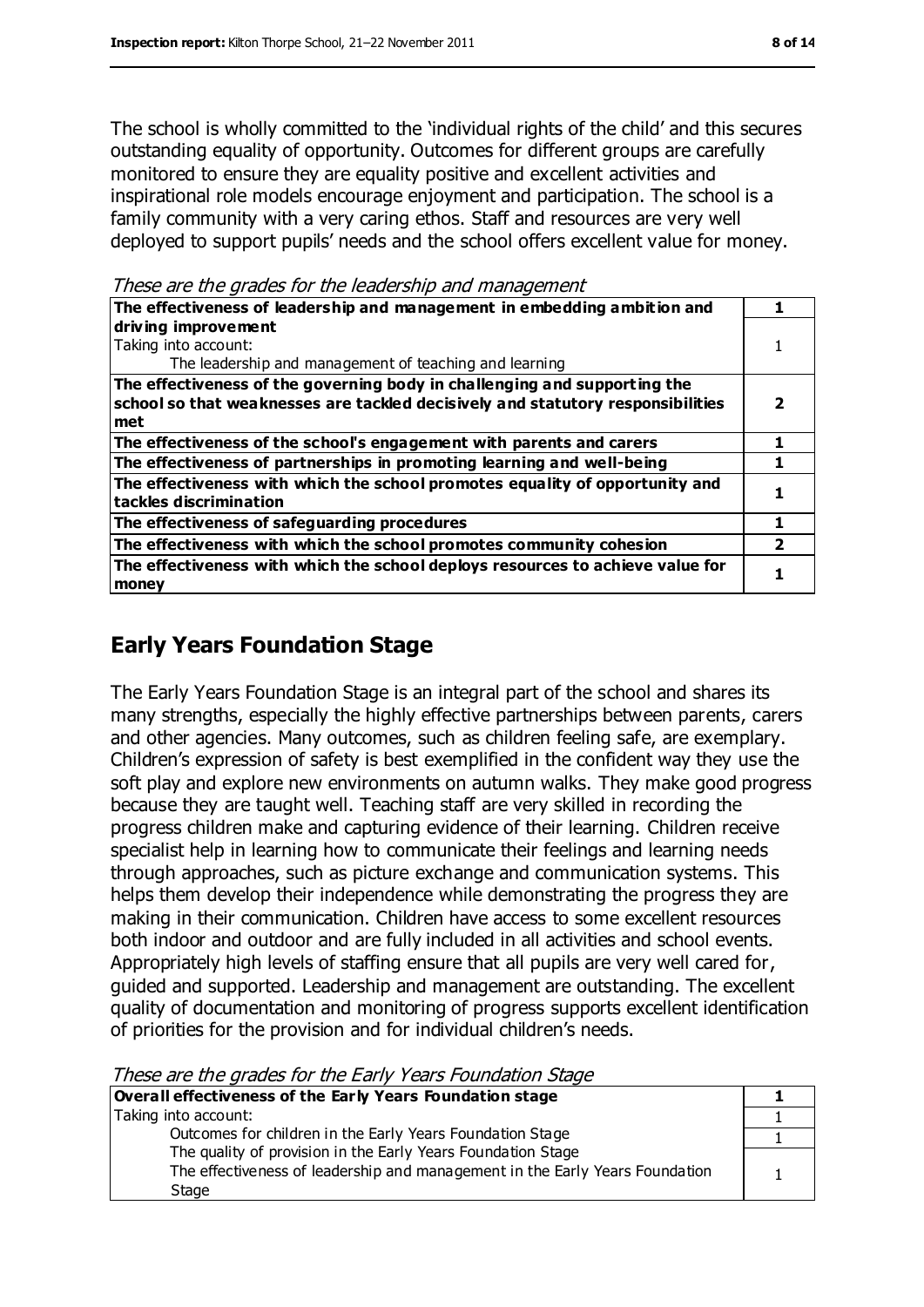## **Sixth form**

Students currently on roll in the sixth form have a range of learning needs with an increasing number with complex needs and autistic spectrum difficulties. There is good provision for all students. Those students with profound, multiple learning difficulties experience highly effective programmes to develop their sensory awareness. Students with autistic difficulties experience a range of immediate sensory activities designed to consolidate and extend their communication and interaction skills. Those students with severe learning difficulties have good provision to promote independence, life skills and communication skills. Teaching is enhanced by the arts specialism and provides creative and practical approaches to learning. The curriculum is evolving because students entering the sixth form have more complex learning and communication needs. The school therefore, has rightly identified developing new pathways for accreditation to support the change in learning needs as a priority. Outcomes are good overall. Behaviour and the extent to which students feel safe and understand being healthy are outstanding. Care, guidance and support are of a high quality and ensure that students are well prepared for their learning and personal development challenges beyond school. The sixth form is well led and senior leaders have developed effective partnerships with schools and other providers to extend learning and gain accreditation.

These are the grades for the sixth form

| Overall effectiveness of the sixth Form     |  |
|---------------------------------------------|--|
| Taking into account:                        |  |
| Outcomes for students in the sixth form     |  |
| The quality of provision in the sixth form  |  |
| Leadership and management of the sixth form |  |

## **Views of parents and carers**

A high proportion of parents and carers returned questionnaires. Those who did were extremely positive about the school's provision and the outcomes it achieves. The quality of teaching, pupils' progress, meeting their needs and feeling safe were rated particularly highly. One comment stated, 'Kilton Thorpe is brilliant. It has helped my child so much and still does. My child would not be where he is now if it wasn't for this school.' Many parents and carers expressed similar sentiments on the way the school has changed their children's lives.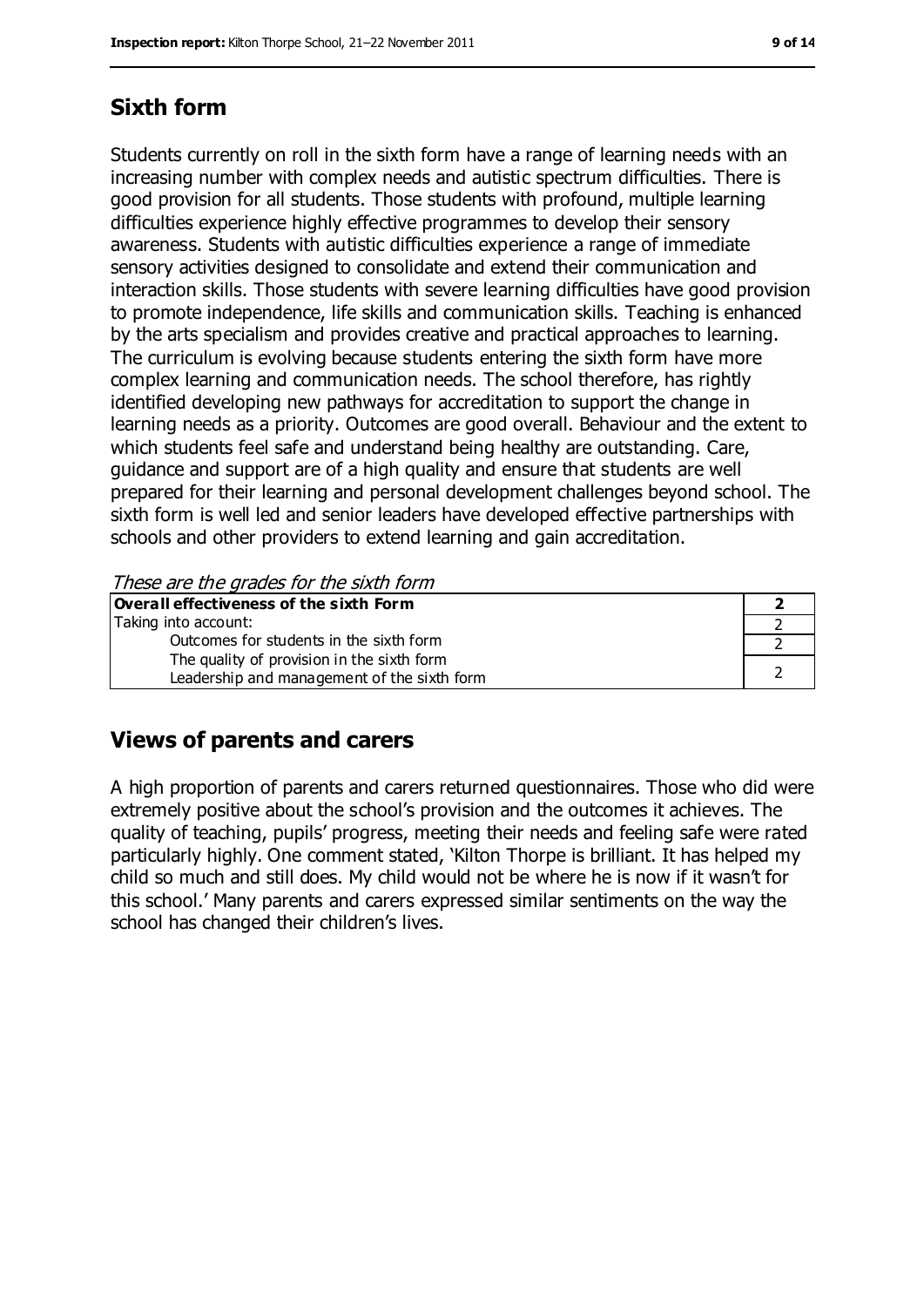## **Responses from parents and carers to Ofsted's questionnaire**

Ofsted invited all the registered parents and carers of pupils registered at Kilton Thorpe School to complete a questionnaire about their views of the school.

In the questionnaire, parents and carers were asked to record how strongly they agreed with 13 statements about the school.

The inspection team received 48 completed questionnaires by the end of the on-site inspection. In total, there are 126 pupils registered at the school.

| <b>Statements</b>                                                                                                                                                                                                                                       | <b>Strongly</b><br>agree |               |                | <b>Agree</b>  |                | <b>Disagree</b> |              | <b>Strongly</b><br>disagree |
|---------------------------------------------------------------------------------------------------------------------------------------------------------------------------------------------------------------------------------------------------------|--------------------------|---------------|----------------|---------------|----------------|-----------------|--------------|-----------------------------|
|                                                                                                                                                                                                                                                         | <b>Total</b>             | $\frac{9}{6}$ | <b>Total</b>   | $\frac{1}{2}$ | <b>Total</b>   | $\frac{1}{2}$   | <b>Total</b> | %                           |
| My child enjoys school                                                                                                                                                                                                                                  | 35                       | 73            | 10             | 21            | 1              | $\overline{2}$  | 1            | $\overline{2}$              |
| The school keeps my child<br>safe                                                                                                                                                                                                                       | 40                       | 83            | $\overline{7}$ | 15            | 0              | $\mathbf 0$     | $\mathbf{1}$ | $\overline{2}$              |
| The school informs me<br>about my child's progress                                                                                                                                                                                                      | 32                       | 67            | 13             | 27            | 1              | $\overline{2}$  | $\mathbf{1}$ | $\overline{2}$              |
| My child is making enough<br>progress at this school                                                                                                                                                                                                    | 28                       | 58            | 19             | 40            | 0              | $\mathbf 0$     | $\mathbf{1}$ | $\overline{2}$              |
| The teaching is good at<br>this school                                                                                                                                                                                                                  | 33                       | 69            | 14             | 29            | 0              | $\mathbf 0$     | $\mathbf{1}$ | $\overline{2}$              |
| The school helps me to<br>support my child's learning                                                                                                                                                                                                   | 30                       | 63            | 16             | 33            | $\mathbf{1}$   | $\overline{2}$  | $\mathbf{1}$ | $\overline{2}$              |
| The school helps my child<br>to have a healthy lifestyle                                                                                                                                                                                                | 30                       | 63            | 16             | 33            | $\mathbf{1}$   | $\overline{2}$  | $\mathbf{1}$ | $\overline{2}$              |
| The school makes sure that<br>my child is well prepared<br>for the future (for example<br>changing year group,<br>changing school, and for<br>children who are finishing<br>school, entering further or<br>higher education, or<br>entering employment) | 26                       | 54            | 17             | 35            | $\overline{0}$ | $\mathbf 0$     | $\mathbf{1}$ | $\overline{2}$              |
| The school meets my<br>child's particular needs                                                                                                                                                                                                         | 36                       | 75            | 11             | 23            | 0              | $\mathbf{0}$    | $\mathbf{1}$ | $\overline{2}$              |
| The school deals effectively<br>with unacceptable<br>behaviour                                                                                                                                                                                          | 34                       | 71            | 12             | 25            | 0              | $\mathbf 0$     | $\mathbf{1}$ | $\overline{2}$              |
| The school takes account<br>of my suggestions and<br>concerns                                                                                                                                                                                           | 30                       | 63            | 15             | 31            | $\overline{2}$ | 4               | $\mathbf{1}$ | $\overline{2}$              |
| The school is led and<br>managed effectively                                                                                                                                                                                                            | 36                       | 75            | 11             | 23            | 0              | $\mathbf 0$     | $\mathbf{1}$ | $\overline{2}$              |
| Overall, I am happy with<br>my child's experience at<br>this school                                                                                                                                                                                     | 37                       | 77            | 10             | 21            | 0              | 0               | 1            | $\overline{2}$              |

The table above summarises the responses that parents and carers made to each statement. The percentages indicate the proportion of parents and carers giving that response out of the total number of completed questionnaires. Where one or more parents and carers chose not to answer a particular question, the percentages will not add up to 100%.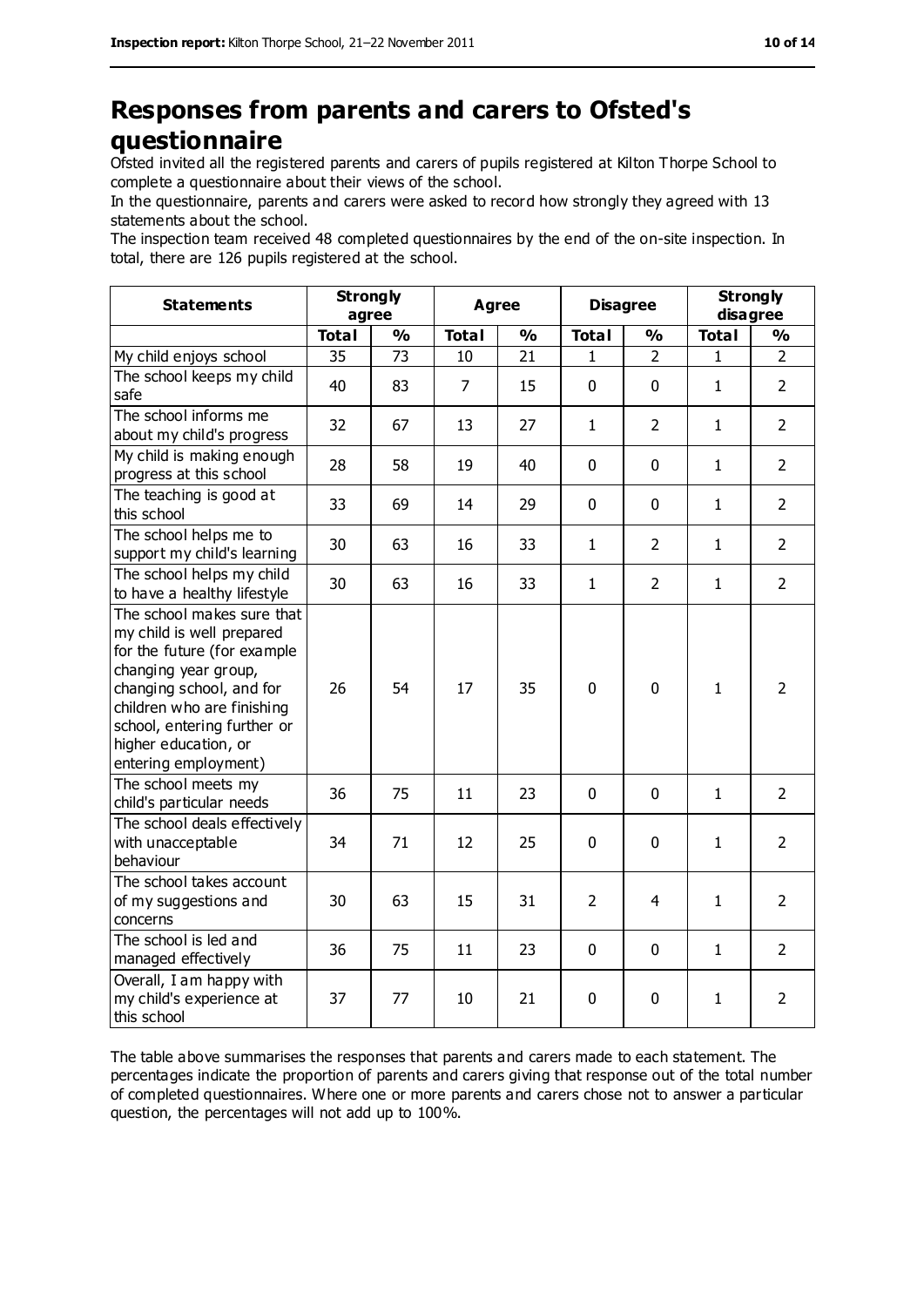## **Glossary**

#### **What inspection judgements mean**

| <b>Grade</b> | <b>Judgement</b> | <b>Description</b>                                                                                                                                                                                                               |
|--------------|------------------|----------------------------------------------------------------------------------------------------------------------------------------------------------------------------------------------------------------------------------|
| Grade 1      | Outstanding      | These features are highly effective. An outstanding<br>school provides exceptionally well for all its pupils'<br>needs.                                                                                                          |
| Grade 2      | Good             | These are very positive features of a school. A school<br>that is good is serving its pupils well.                                                                                                                               |
| Grade 3      | Satisfactory     | These features are of reasonable quality. A<br>satisfactory school is providing adequately for its<br>pupils.                                                                                                                    |
| Grade 4      | Inadequate       | These features are not of an acceptable standard. An<br>inadequate school needs to make significant<br>improvement in order to meet the needs of its pupils.<br>Ofsted inspectors will make further visits until it<br>improves. |

#### **Overall effectiveness of schools**

|                          | Overall effectiveness judgement (percentage of schools) |      |                     |                   |
|--------------------------|---------------------------------------------------------|------|---------------------|-------------------|
| <b>Type of</b><br>school | <b>Outstanding</b>                                      | Good | <b>Satisfactory</b> | <b>Inadequate</b> |
| Nursery schools          | 43                                                      | 47   | 10                  |                   |
| Primary schools          | 6                                                       | 46   | 42                  | 6                 |
| Secondary<br>schools     | 14                                                      | 36   | 41                  | 9                 |
| Sixth forms              | 15                                                      | 42   | 41                  | 3                 |
| Special schools          | 30                                                      | 48   | 19                  | 3                 |
| Pupil referral<br>units  | 14                                                      | 50   | 31                  | 5                 |
| All schools              | 10                                                      | 44   | 39                  |                   |

New school inspection arrangements were introduced on 1 September 2009. This means that inspectors now make some additional judgements that were not made previously.

The data in the table above are for the period 1 September 2010 to 08 April 2011 and are consistent with the latest published official statistics about maintained school inspection outcomes (see [www.ofsted.gov.uk\)](http://www.ofsted.gov.uk/).

The sample of schools inspected during 2010/11 was not representative of all schools nationally, as weaker schools are inspected more frequently than good or outstanding schools.

Percentages are rounded and do not always add exactly to 100. Sixth form figures reflect the judgements made for the overall effectiveness of the sixth form in secondary schools, special schools and pupil referral units.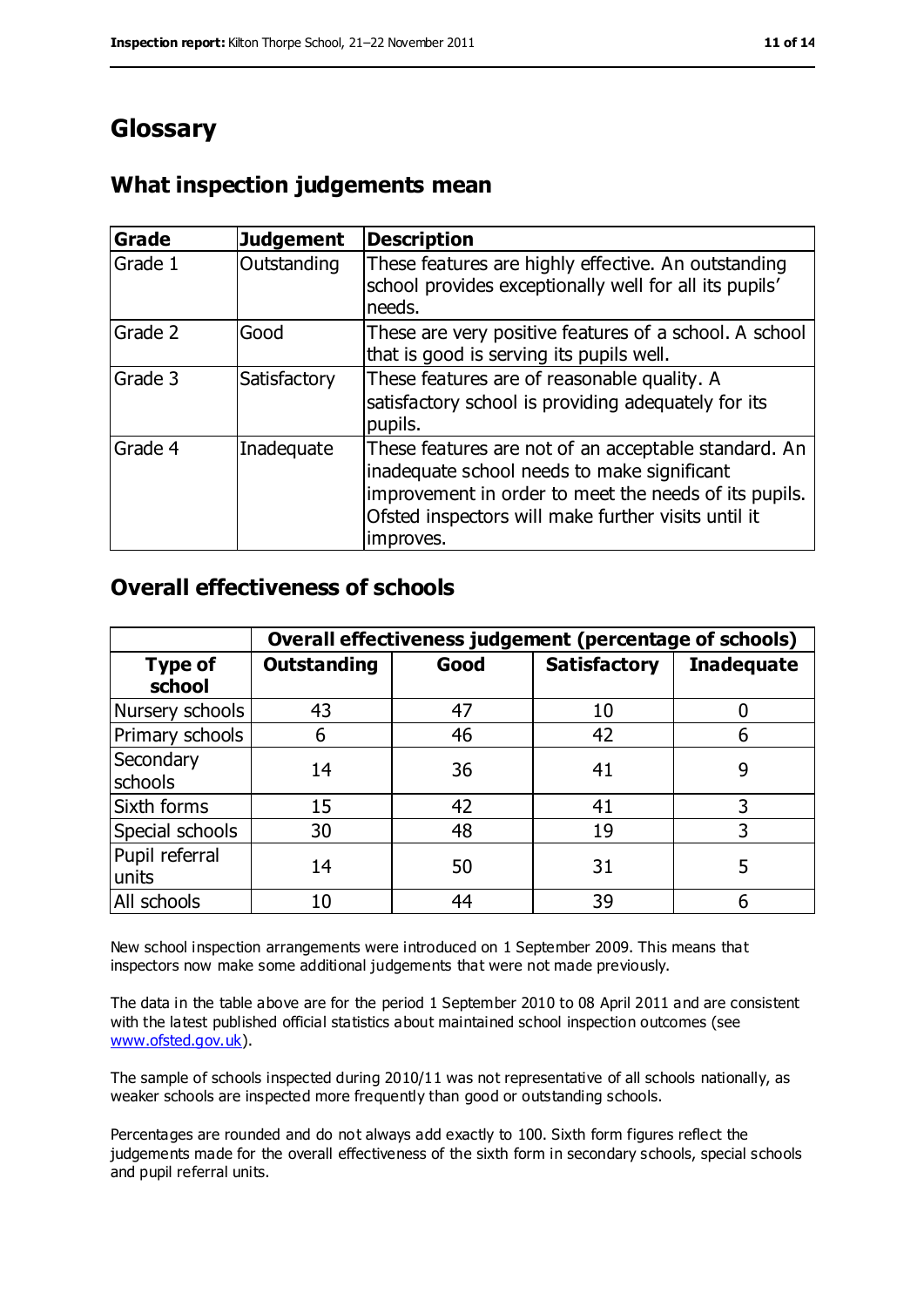# **Common terminology used by inspectors**

| Achievement:               | the progress and success of a pupil in their<br>learning, development or training.                                                                                                                                                                                                                                   |
|----------------------------|----------------------------------------------------------------------------------------------------------------------------------------------------------------------------------------------------------------------------------------------------------------------------------------------------------------------|
| Attainment:                | the standard of the pupils' work shown by test<br>and examination results and in lessons.                                                                                                                                                                                                                            |
| Capacity to improve:       | the proven ability of the school to continue<br>improving. Inspectors base this judgement on<br>what the school has accomplished so far and on<br>the quality of its systems to maintain<br>improvement.                                                                                                             |
| Leadership and management: | the contribution of all the staff with<br>responsibilities, not just the headteacher, to<br>identifying priorities, directing and motivating staff<br>and running the school.                                                                                                                                        |
| Learning:                  | how well pupils acquire knowledge, develop their<br>understanding, learn and practise skills and are<br>developing their competence as learners.                                                                                                                                                                     |
| Overall effectiveness:     | inspectors form a judgement on a school's overall<br>effectiveness based on the findings from their<br>inspection of the school. The following<br>judgements, in particular, influence what the<br>overall effectiveness judgement will be.                                                                          |
|                            | The school's capacity for sustained<br>■<br>improvement.<br>Outcomes for individuals and groups of<br>pupils.<br>The quality of teaching.<br>The extent to which the curriculum meets<br>pupils' needs, including, where relevant,<br>through partnerships.<br>■ The effectiveness of care, guidance and<br>support. |
| Progress:                  | the rate at which pupils are learning in lessons<br>and over longer periods of time. It is often<br>measured by comparing the pupils' attainment at<br>the end of a key stage with their attainment when<br>they started.                                                                                            |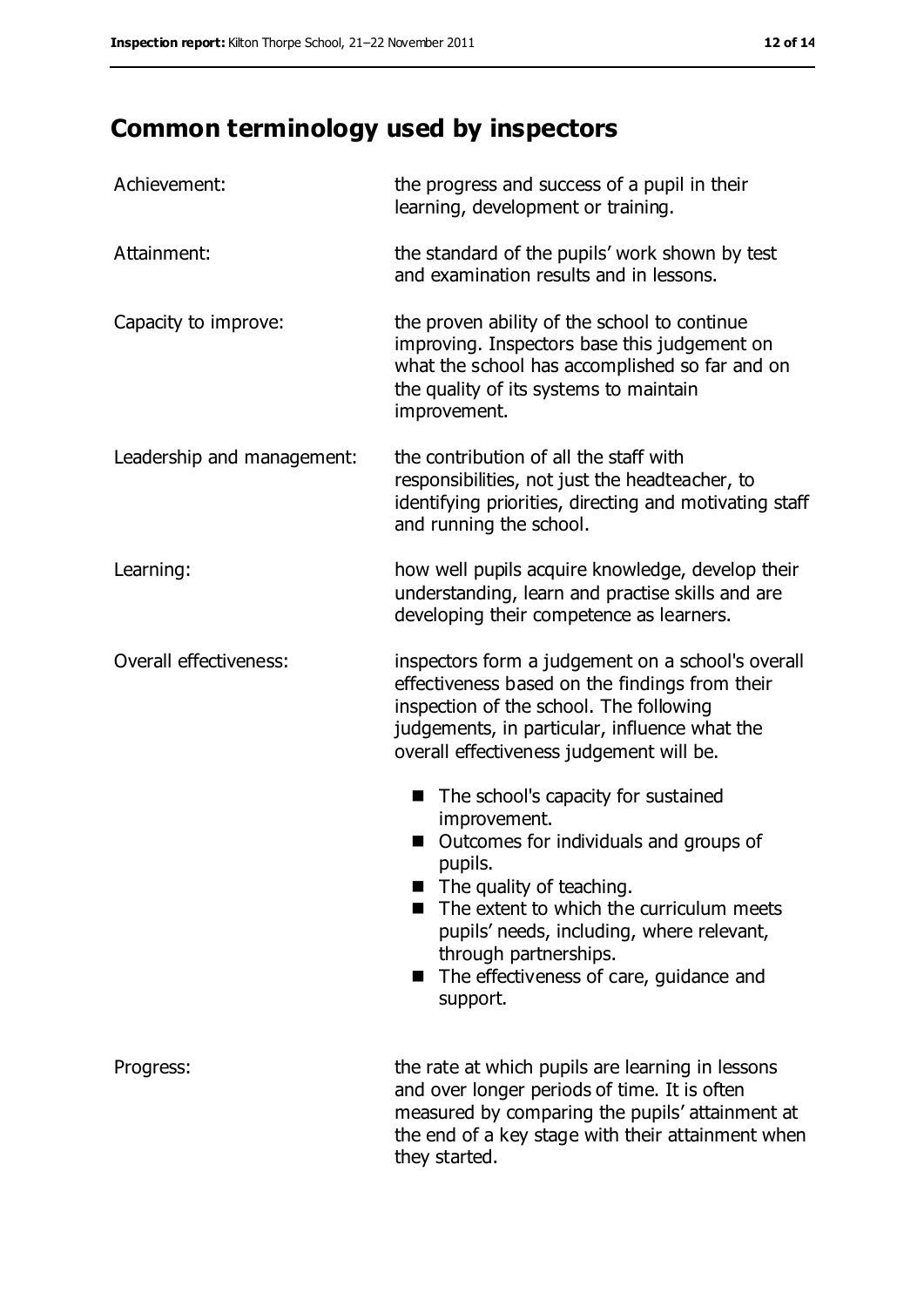**This letter is provided for the school, parents and carers to share with their children. It describes Ofsted's main findings from the inspection of their school.**



23 November 2011

Dear Pupils

#### **Inspection of Kilton Thorpe School, Saltburn-By-the-Sea, TS12 2UW**

Thank you so much for being so friendly, helpful and polite when we inspected your school. We enjoyed meeting you and thoroughly enjoyed seeing your lessons and other activities. Your art work around the school is fabulous and your school newsletters told us so much about the very interesting things you get to do. You have been to Stewarts Park, flying kites in the autumn wind, street dancing at the Dance Centre and finding out about Victorian Saltburn.

You told us how happy you are in school and we can see why. We found Kilton Thorpe is an outstanding school. This is because your headteacher, staff and governors work extremely hard to make sure your school is the best it can be. You make good progress and become confident young people; you are right to care for your school. We were delighted with the many exciting activities you get to do in and out of school. It is impressive the way you help in the community and make such wonderful things as the 'Welcome mosaic' for the residents at Hawthorn Care. We think you are learning so many new things and when you get to sixth form we want you to be able to choose things to do that you will be really interested in. Because of this, we have asked your teachers to plan new things for you so you can get qualifications to help you in the future.

We also found out that your school takes excellent care of you and helps you make friends and get on together. Your arts and enterprise are helping older pupils to be well prepared for the time they leave school. Please carry on working hard and we wish you continued success.

Yours sincerely

Ann Muxworthy Lead inspector